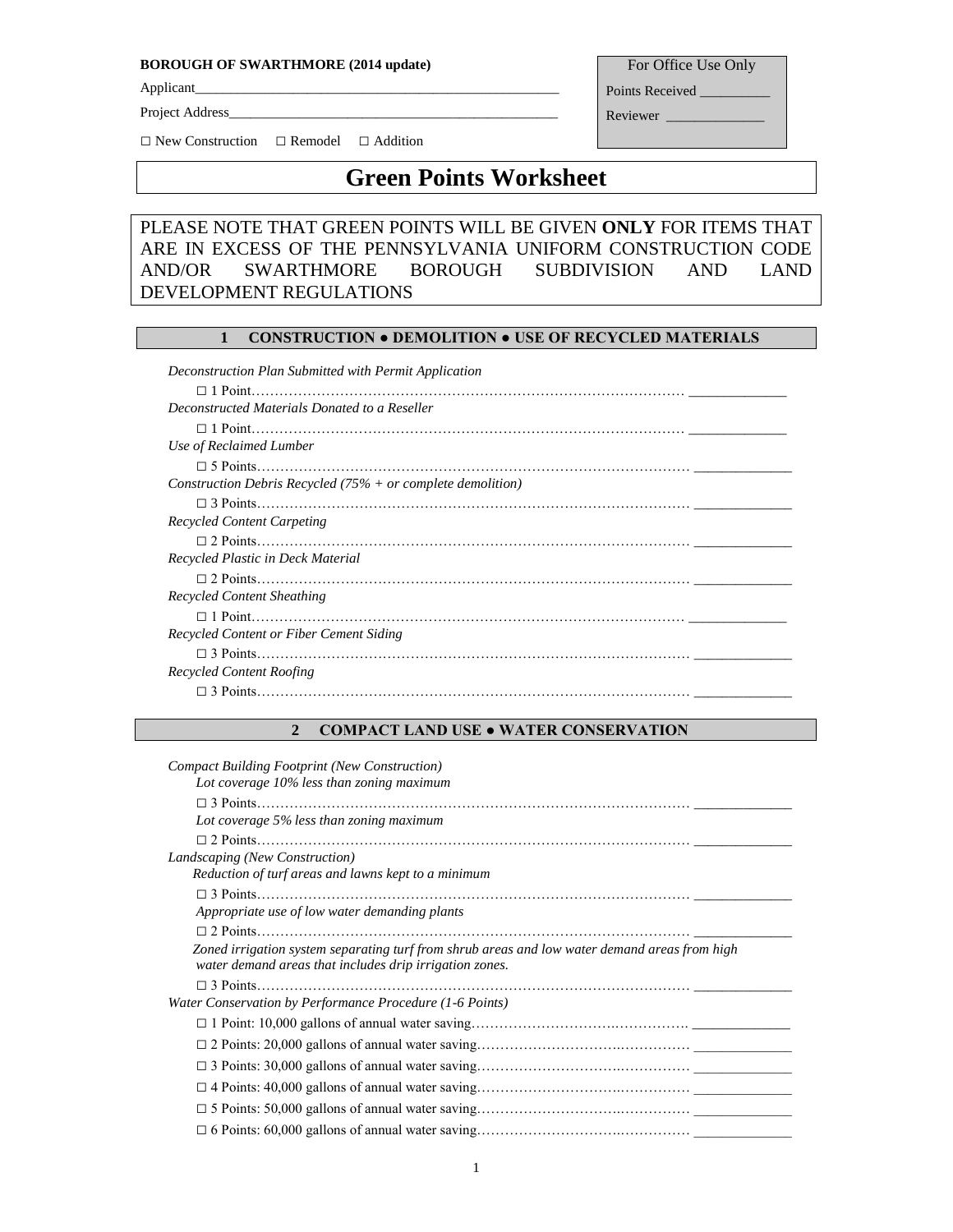*Use of Engineered Swales to Filter Storm Water Runoff (only applicable if not required by Stormwater Permit)* □ 3 Points………………………………………………………………………………… \_\_\_\_\_\_\_\_\_\_\_\_\_\_

 *Planting Two Trees beyond Required Street Trees (up to 6 points)(New Construction/Land Development)* 1 point for each additional tree planted (up to 6 trees) Total number of trees \_\_\_\_\_\_\_\_=total points

□ \_\_\_\_\_\_\_Points

## **3 FRAMING**

| <i>Incorporate Optimal Value Engineering (OVE) Framing Techniques</i>                                                                                      |  |  |
|------------------------------------------------------------------------------------------------------------------------------------------------------------|--|--|
|                                                                                                                                                            |  |  |
| Oriented Strand Board (OSB) Subfloors                                                                                                                      |  |  |
|                                                                                                                                                            |  |  |
| Oriented Strand Board (OSB) Wall Sheathing                                                                                                                 |  |  |
|                                                                                                                                                            |  |  |
| Finger-Jointed Studs Used for Wall Framing                                                                                                                 |  |  |
|                                                                                                                                                            |  |  |
| Forest Stewardship Council (FSC) Certified Harvested Lumber Used for Framing                                                                               |  |  |
|                                                                                                                                                            |  |  |
| Engineered Lumber Used (Floors)                                                                                                                            |  |  |
|                                                                                                                                                            |  |  |
| Engineered Lumber Used to Replace 2x10s or 2x12s for Structural Applications                                                                               |  |  |
|                                                                                                                                                            |  |  |
| Structural Alternatives to Wood                                                                                                                            |  |  |
|                                                                                                                                                            |  |  |
| <b>Structural Insulated Panels Used for Exterior Walls</b>                                                                                                 |  |  |
| $4 \text{ Points.}$ $\ldots$ $\ldots$ $\ldots$ $\ldots$ $\ldots$ $\ldots$ $\ldots$ $\ldots$ $\ldots$ $\ldots$ $\ldots$ $\ldots$ $\ldots$ $\ldots$ $\ldots$ |  |  |
|                                                                                                                                                            |  |  |

### **4 ENERGY CODE MEASURES**

The Pennsylvania Uniform Construction Code requires certain minimum measures of energy conservation for new buildings, additions, and remodels. These can be calculated using prescriptive methods for each assembly or item, or performance standards for the overall structure, or a combination. **This subsection specifies how points are to be awarded under this section for incremental increase in energy efficiency above the required minimum in each of the categories specified in the table.** The applicant shall complete a form to calculate the points awarded for such incremental increases.

| <b>Insulated</b>               | Points (circle) |  |
|--------------------------------|-----------------|--|
| <b>Assembly</b>                |                 |  |
| Glass R / U Value              |                 |  |
| (As determined by the National |                 |  |
| Fenestration Rating Council)   |                 |  |
| 2/0.5                          | $\theta$        |  |
| 2.2 / .45                      | $\overline{2}$  |  |
| 2.5/0.4                        | $\overline{4}$  |  |
| 2.8 / 0.35                     | 6               |  |
| 3.3/0.3                        | 8               |  |
| $U-0.25$ or less               | 10              |  |
| <b>Wall Insulation</b>         |                 |  |
| $R-19$                         |                 |  |
| $R-24$                         | 2               |  |
| R-25 or greater                | $\overline{4}$  |  |
| <b>Ceiling Insulation</b>      |                 |  |
| $R-30$                         | $\Omega$        |  |
| $R-34$                         |                 |  |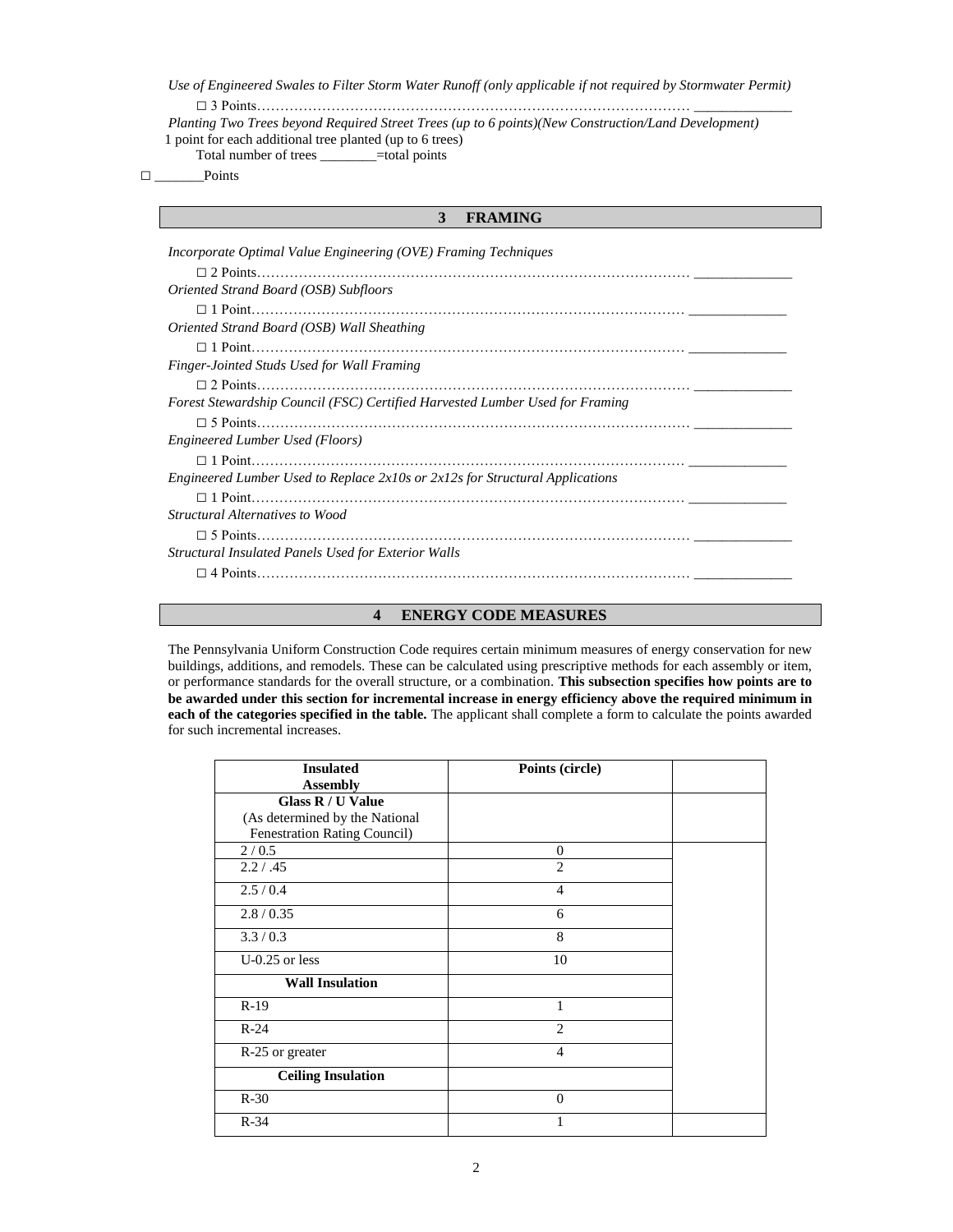| $R-38$                                  | $\mathbf{2}$              |  |
|-----------------------------------------|---------------------------|--|
| $R-42$                                  | 3                         |  |
| R-43 or greater                         | 5                         |  |
| <b>Floor Insulation</b>                 |                           |  |
| $R-19$                                  | 1                         |  |
| $R-24$                                  | $\overline{2}$            |  |
| R-25 or greater                         | 3                         |  |
| <b>Basement</b><br><b>Insulation</b>    |                           |  |
| $R-10$                                  | $\boldsymbol{0}$          |  |
| $R-13$                                  | $\mathbf{1}$              |  |
| $R-19$                                  | $\overline{c}$            |  |
| $R-24$                                  | 3                         |  |
| R-25 or greater                         | $\overline{4}$            |  |
| <b>Slab Insulation</b>                  |                           |  |
| $R-5$                                   | $\boldsymbol{0}$          |  |
| $R-7$                                   | 1                         |  |
| $R-10$                                  | $\overline{c}$            |  |
| $R-15$                                  | $\boldsymbol{0}$          |  |
| <b>Crawl Space</b><br><b>Insulation</b> |                           |  |
| $R-15$                                  | $\mathbf{0}$              |  |
| $R-19$                                  | $\mathbf{1}$              |  |
| $R-24$                                  | $\overline{c}$            |  |
| <b>Heating Equipment</b>                |                           |  |
| <b>Furnaces and</b><br><b>Boilers</b>   |                           |  |
| <b>78% AFUE</b>                         | $\boldsymbol{0}$          |  |
| <b>84% AFUE</b>                         | $\sqrt{2}$                |  |
| <b>90% AFUE</b>                         | $\overline{4}$            |  |
| <b>94% AFUE</b>                         | 6                         |  |
| <b>Air Conditioning</b>                 |                           |  |
| $11$ SEER                               | $\boldsymbol{0}$          |  |
| 12 SEER                                 | $\overline{2}$            |  |
| 13 SEER                                 | $\overline{4}$            |  |
| 14 SEER                                 | 6                         |  |
| 15 SEER or greater                      | $8\,$                     |  |
|                                         | Total Insulation Points = |  |

## **5 PLUMBING**

*Tankless Domestic Hot Water Heaters*

□ 1 Point ………………………………………………………………………………… \_\_\_\_\_\_\_\_\_\_\_\_\_\_

*"On Demand" Hot Water Switch*

□ 1 Point ………………………………………………………………………………… \_\_\_\_\_\_\_\_\_\_\_\_\_\_

## **6 ELECTRICAL**

*Efficient Appliances*

*Energy Star Dishwasher Installed (Provide Manufacturers Spec Sheet)* □ 1 Point ………………………………………………………………………….… \_\_\_\_\_\_\_\_\_\_\_\_\_\_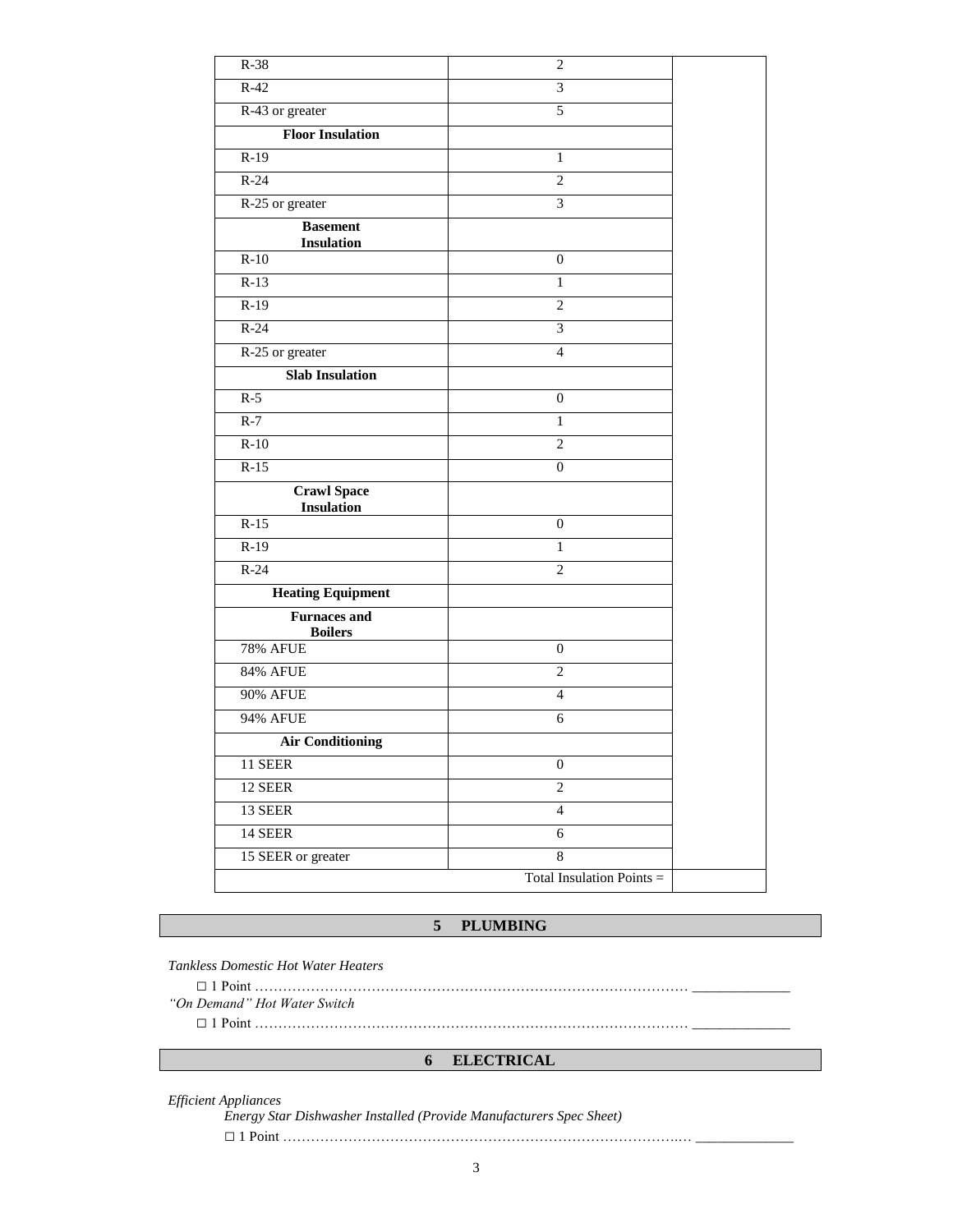#### **7 INSULATION**

*Wall Insulation is 80% Recycled Material and/or Wet-Spray Insulation* □ 2 Points………………………………………………………………………………… \_\_\_\_\_\_\_\_\_\_\_\_\_\_ *Ceiling Insulation is 80% Recycled Material and/or Wet-Spray Insulation* □ 2 Points………………………………………………………………………………… \_\_\_\_\_\_\_\_\_\_\_\_\_\_ *Windows (only one of the following three may be used) Single-pane Windows Changed out for Double-pane (up to maximum 10 points)* 0.5 points per window for additions and remodels Calculate: total number of windows\_\_\_\_\_  $x = 0.5$  = total points \_\_\_\_\_\_ □ \_\_\_\_\_ Points…………………………………………………………………………… \_\_\_\_\_\_\_\_\_\_\_\_\_\_  *Single-pane Windows Changed out for Low Emissivity Window (up to maximum 10 points)* 1 point per window for additions and remodels Calculate: total number of windows\_\_\_\_\_ = total points  $\frac{1}{\sqrt{1-\frac{1}{n}}}\right)$ □ \_\_\_\_\_ Points…………………………………………………………………………… \_\_\_\_\_\_\_\_\_\_\_\_\_\_  *Single-pane Windows Changed out with argon/HM Windows (up to maximum 10 points)* 1.5 points per window for additions and remodels Calculate: total number of windows  $\frac{\ }{\ }$  x 1.5 = total points  $\frac{\ }{\ }$ □ \_\_\_\_\_ Points…………………………………………………………………………… \_\_\_\_\_\_\_\_\_\_\_\_\_\_ *Existing Ceiling Insulated to R-38 (or to capacity for fixed space – not to be combined with Section 4)* 2 points for additions and remodels □ 5 Points………………………………………………………………………………… \_\_\_\_\_\_\_\_\_\_\_\_\_\_ *Existing Walls Insulated to Capacity (not to be combined with Section 4)* 3 points for additions and remodels □ 7 Points………………………………………………………………………………… \_\_\_\_\_\_\_\_\_\_\_\_\_\_ *Install Recycled-Content, Formaldehyde-Free Fiberglass Insulation* □ 2 Points………………………………………………………………………………… \_\_\_\_\_\_\_\_\_\_\_\_\_\_

#### **8 HEATING AND COOLING**

| <b>Air Destratification Systems</b>                            |
|----------------------------------------------------------------|
|                                                                |
| Natural Cooling (provide design schematics)                    |
|                                                                |
| <b>Evaporative Cooling Installed</b>                           |
|                                                                |
| Vapor Permeable Infiltration Barrier                           |
|                                                                |
| Whole House Fan                                                |
|                                                                |
| Convert Electric Heat to Gas Heat (addition and remodels only) |
|                                                                |